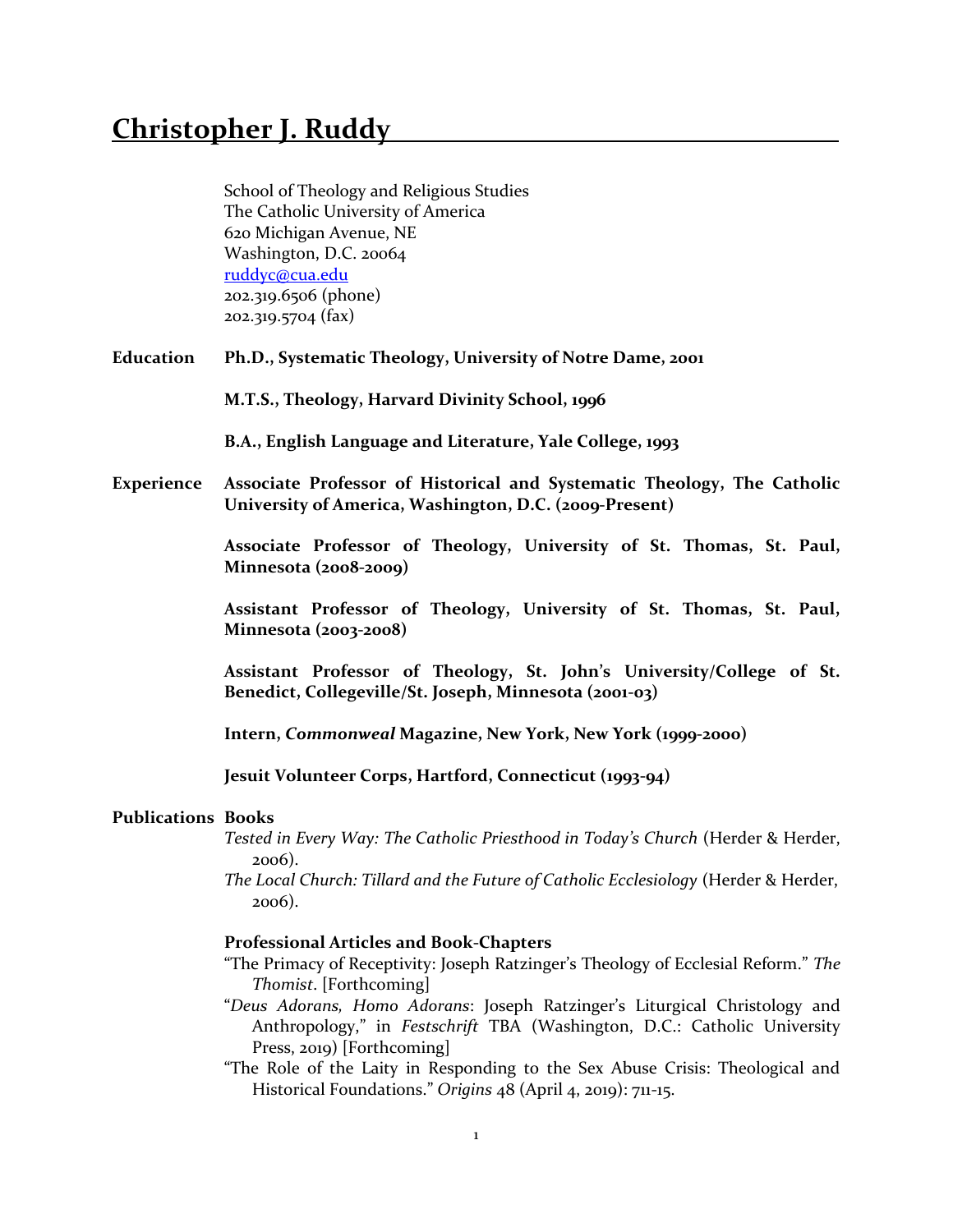- "'What Are You Looking At?': Screens, Faces, and the Place of Contemplation in Seminary Formation," in *Culture, Contemplation, and Seminary Formation*, ed. James Keating (Omaha, NE: IPF Publications, 2018): 75-98.
- "What is the *Opus Dei*?: Christian Humanism on the Eve of Vatican II." *CTSA Proceedings* 73 (2018): 1-19.
- "The Ignatian Matrix of Henri de Lubac's Thought on Temptation, Ascesis, and the *Homo Ecclesiasticus*." *Heythrop Journal* 58 (September 2017): 789-805.
- "'A Very Considerable Place in the Mystery of Christ and the Church'?: Yves Congar on Mary," in *Mary on the Eve of the Second Vatican Council*, eds. John C. Cavadini and Danielle M. Peters (Notre Dame, IN: University of Notre Dame Press, 2017): 113-32.
- "The Local and Universal Church," in *Go into the Streets!: The Welcoming Church of Pope Francis*, eds. Thomas P. Rausch and Richard R. Gaillardetz (New York: Paulist, 2016): 109-24.
- "'Smaller but Purer'?: Joseph Ratzinger on the 'Little Flock' and Vicarious Representation." *Nova et Vetera*, English Edition, 13 (2015): 713-41.
- "'For the Many': The Vicarious-Representative Heart of Joseph Ratzinger's Theology." *Theological Studies* 75 (September 2014): 564-84.
- "Yves Congar and Hans Küng at Vatican II: Differing Paths of Church Reform." *Ecclesiology* 10 (May 2014): 159-85.
- "'In my end is my beginning': *Lumen gentium* and the Priority of Doxology." *Irish Theological Quarterly* 79 (May 2014): 144-64.
- "'*Ressourcement*' and the *Enduring* Legacy of Post-Tridentine Theology," in *'Ressourcement': A Movement for Renewal in Twentieth-Century Catholic Theology*, eds. Gabriel Flynn and Paul D. Murray (Oxford University Press, 2012): 185-201.
- "Unabashedly Liberal, Distinctively Catholic: Andrew Greeley and Post-Conciliar American Catholicism." *Josephinum Journal of Theology* 16 (Winter-Spring 2009): 161-82.
- Contributor to Review Symposium on Avery Cardinal Dulles' "Catholicism 101." *Horizons* 33 (Fall 2006): 322-24.
- "Handing on the Faith to the 'New Athenians' in the American Catholic Church" (Co-authored with Deborah Wallace Ruddy). In *Handing on the Faith: The Church's Mission and Challenge,* ed. Robert P. Imbelli (Herder & Herder, 2006): 130-49.
- "Heroism, Hospitality, and Holiness: Shifting Generational Constructions of the Church-World Relationship." *Logos: A Journal of Catholic Thought and Culture* 7 (Winter 2004): 45-62.

### **Professional Book Reviews**

- Review of John Jay Hughes, *No Ordinary Fool: A Testimony to Grace*. *The Catholic Historical Review* 96 (January 2010): 181-83.
- Review of *Yves Congar: Theologian of the Church*, Gabriel Flynn (ed.). *Worship* 81 (July 2007): 368-70.

## **Other Articles**

"Heralds of the Gospel." *Commonweal* [Forthcoming]. "Assessing the Synod." *Commonweal* 142 (December 4, 2015): 18-22.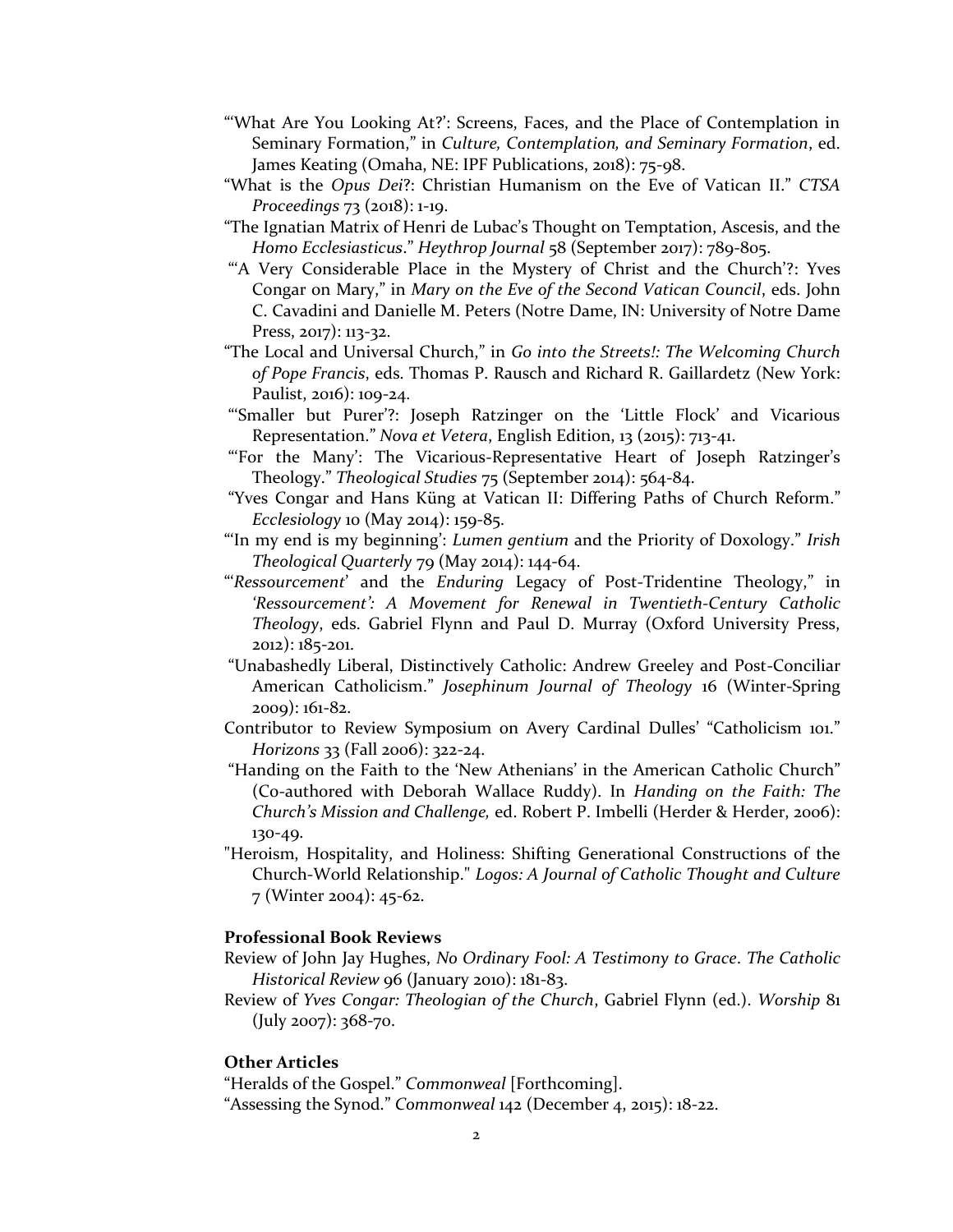- "Our Ecumenical Future: How the Bishops Can Advance Christian Unity." *America* 203 (November 8, 2010): 14-17.
- "In Defense of Desire: The Theology of James Alison." *Commonweal* 136 (January 30, 2009): 12-15.
- "Ecclesiological Issues Behind the Sexual-Abuse Crisis." *Origins* 37 (July 5, 2007): 119-26.
- "Pope and Abbot." *America* 194 (May 22, 2006): 10-13.
- "No Restorationist: Ratzinger's Theological Journey." *Commonweal* 132 (June 3, 2005): 15-18.
- "Summer School: Why It's Good for You & for the Church." *Commonweal* 131 (May 21, 2004): 11-14.
- "The Sacred Heart of Jesus: Contemporary Catholics on Traditional Devotions." *America* 188 (March 3, 2003): 9-11. [Reprinted in *Awake My Soul: Contemporary Catholics on Traditional Devotions*, edited by James Martin, S.J. (Chicago: Loyola Press, 2004): 1-7.]
- "Tomorrow's Catholics: Three Visions of Crisis and Reform: James Carroll, *Toward a New Catholic Church*; George Weigel, *The Courage to Be Catholic*; and Garry Wills, *Why I Am a Catholic*. *The Christian Century* 120 (January 25, 2003): 24-32. [Reprinted in *C21 Resources: A Service of Boston College's Church in the 21st Century Initiative* (Spring 2003): 22-24.]
- "The American Church's Sexual Abuse Crisis: Some Thoughts from Vatican II." *America* 186 (June 3-10, 2002): 7-11.
- "One Bread, One Body?: Intercommunion and Premarital Sex." *America* 186 (May 6, 2002): 12-13.
- "Continuing the Conversation: Reply to Stephen Pope and Edward Oakes." *Commonweal* 127 (June 2, 2000): 14.
- "Young Theologians: Caught Between a Rock and a Hard Place." *Commonweal* 127 (April 21, 2000): 17-19.

# **Other Book-Reviews**

- "Christmas Critics: True Drama": Review of Hans Boersma, *Sacramental Preaching* and Daniel James Brown, *The Boys in the Boat*. *Commonweal* 143 (December 2, 2016): 33-34.
- "With Open Ears": Review of *Praying for England: Priestly Presence in Contemporary Culture*, edited by Samuel Wells and Sarah Coakley. *Commonweal* 136 (March 27, 2009): 22-24.
- "Thinking with the Church": Review of Avery Cardinal Dulles, *Church and Society: The Laurence J. McGinley Lectures, 1988-2007*. *America* 199 (August 4, 2008): 31- 32.
- "The Boundaries, Please": Review of Roger Haight, *Christian Community in History, Vol. 2: Comparative Ecclesiology*. *America* 193 (August 1, 2005): 22-25.
- "Crime & Punishment": Review of Hans Boersma, *Violence, Hospitality, and the Cross: Reappropriating the Atonement Tradition*. *Commonweal* 132 (January 28, 2005): 38-40.
- Review of Richard R. Gaillardetz, *By What Authority?: A Primer on Scripture, the Magisterium, and the Sense of the Faithful*. *Notre Dame Center for Liturgy Bulletin* (Lent/Easter 2004):7-8.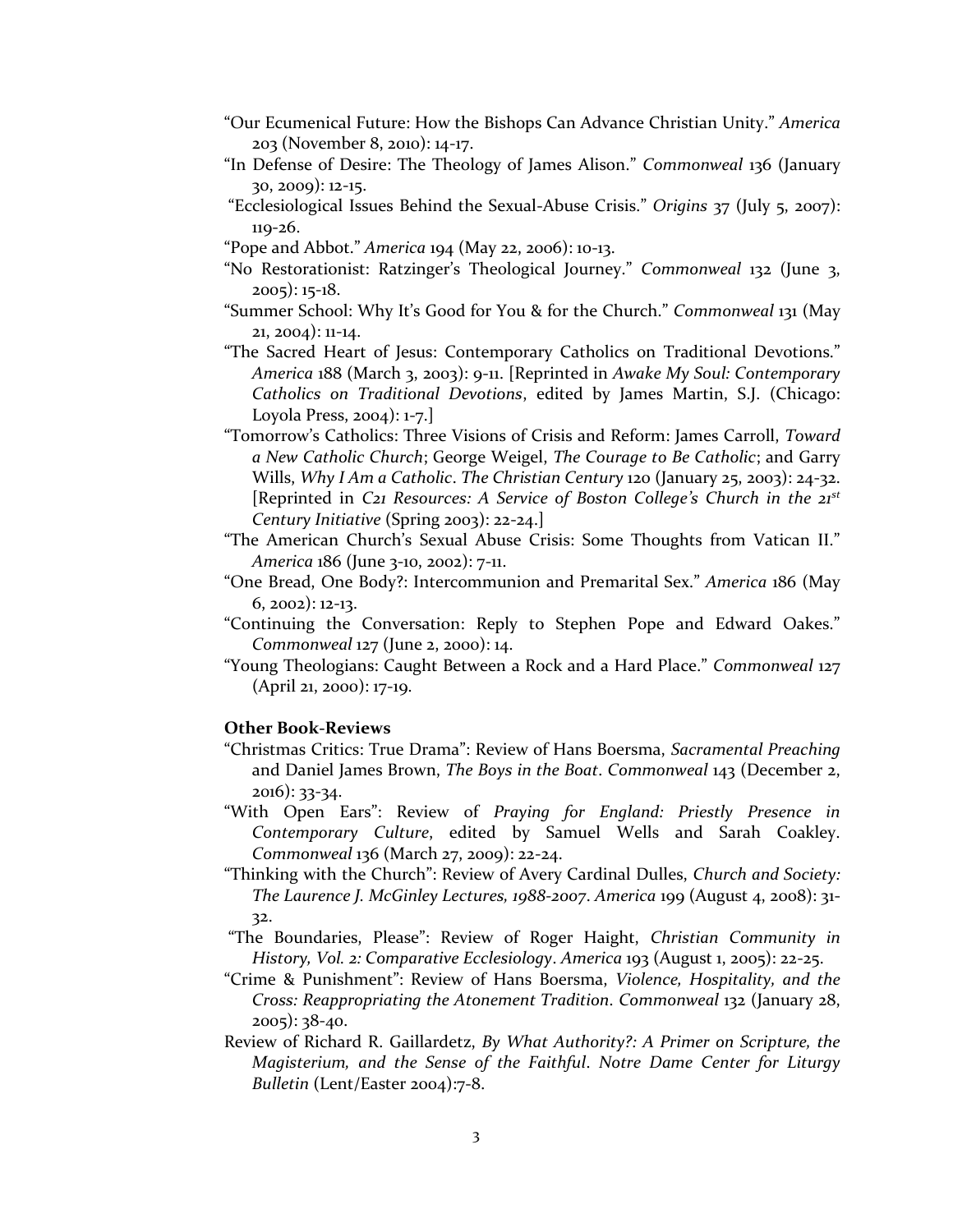- "Strangers on a Train": Review of Jhumpa Lahiri, *The Namesake*. *Commonweal* 130 (December 19, 2003): 18-20.
- "Still Waiting": Review of Paul Lakeland, *The Liberation of the Laity: In Search of an Accountable Church*, and Robert Louis Wilken, *The Spirit of Early Christian Thought: Seeking the Face of God*. *Commonweal* 130 (September 12, 2003): 36- 38.
- "Dual Citizens": Review of Jay P. Dolan, *In Search of an American Catholicism: A History of Religion and Culture in Tension*. *The Christian Century* 119 (October 9-22, 2002): 26-29.
- "Good Pope, Bad Pope": Review of Thomas Cahill, *Pope John XXIII*. *Commonweal* 129 (March 8, 2002): 21-22.
- "A Deeper, Larger Truth": Review of Timothy Radcliffe, *I Call You Friends*. *America* 185 (December 17, 2001): 19-20.
- "From G.E. to S.J.": Review of James Martin, *In Good Company: The Fast Track From the Corporate World to Poverty, Chastity, and Obedience*. *Commonweal* 128 (March 9, 2001): 34-35.
- "Rediscovering Roncalli": Review of *Journal of a Soul: The Autobiography of Pope John XXIII*. *Commonweal* 127 (March 10, 2000): 28-30.

### **Translations**

"Yves Congar on Patience": Partial Translation of Yves Congar's *Vraie et Fausse Réforme dans l'Église* (*True and False Reform in the Church*). *Commonweal* 126 (January 29, 1999): 14-15.

**Current** *La nouvelle théologie* and *ressourcement* movements, history and theology of **Research** Vatican II, Joseph Ratzinger, doxological ecclesiology.

- **Papers** "The Engagement of the Laity and Vatican II," at "Healing the Breach of Trust: **Delivered** Laity, Leadership, and the Crisis." The Catholic University of America, Washington, D.C. February 6, 2019.
	- "Joseph Ratzinger's Liturgical Christology and Anthropology," at "Jesus of Nazareth and the Church's Tradition: The Enduring Legacy of Benedict XVI." Georgetown University, Washington, D.C. September 15, 2018.

"What Is the *Opus Dei*?: Christian Humanisms on the Eve of Vatican II." Plenary Address, Annual Meeting of the Catholic Theological Society of America. Indianapolis, Indiana. June 7, 2018.

"Western Culture, Contemplation, and Seminary Formation in a Time of Waning Faith." Institute for Priestly Formation, Omaha, Nebraska, September 9, 2017.

- "Systematic Theology and Generational Change: The Anxiety of Influence." "The Future of Catholic Systematic Theology in the Northern Hemisphere" Conference. Fairfield University, Fairfield, Connecticut. September 10, 2016.
- "The Ecclesiological Intersections Between *Sacrosanctum concilium* and *Lumen gentium*." "*Lumen Gentium*: The Church as Sacrament of Trinitarian Communion" Conference. Pontifical John Paul II Institute for Studies on Marriage and Family, Washington, D.C. November 15, 2014.
- "A Very Considerable Place in the Mystery of Christ and the Church'?: Yves Congar on Mary." "Mary on the Eve of the Second Vatican Council"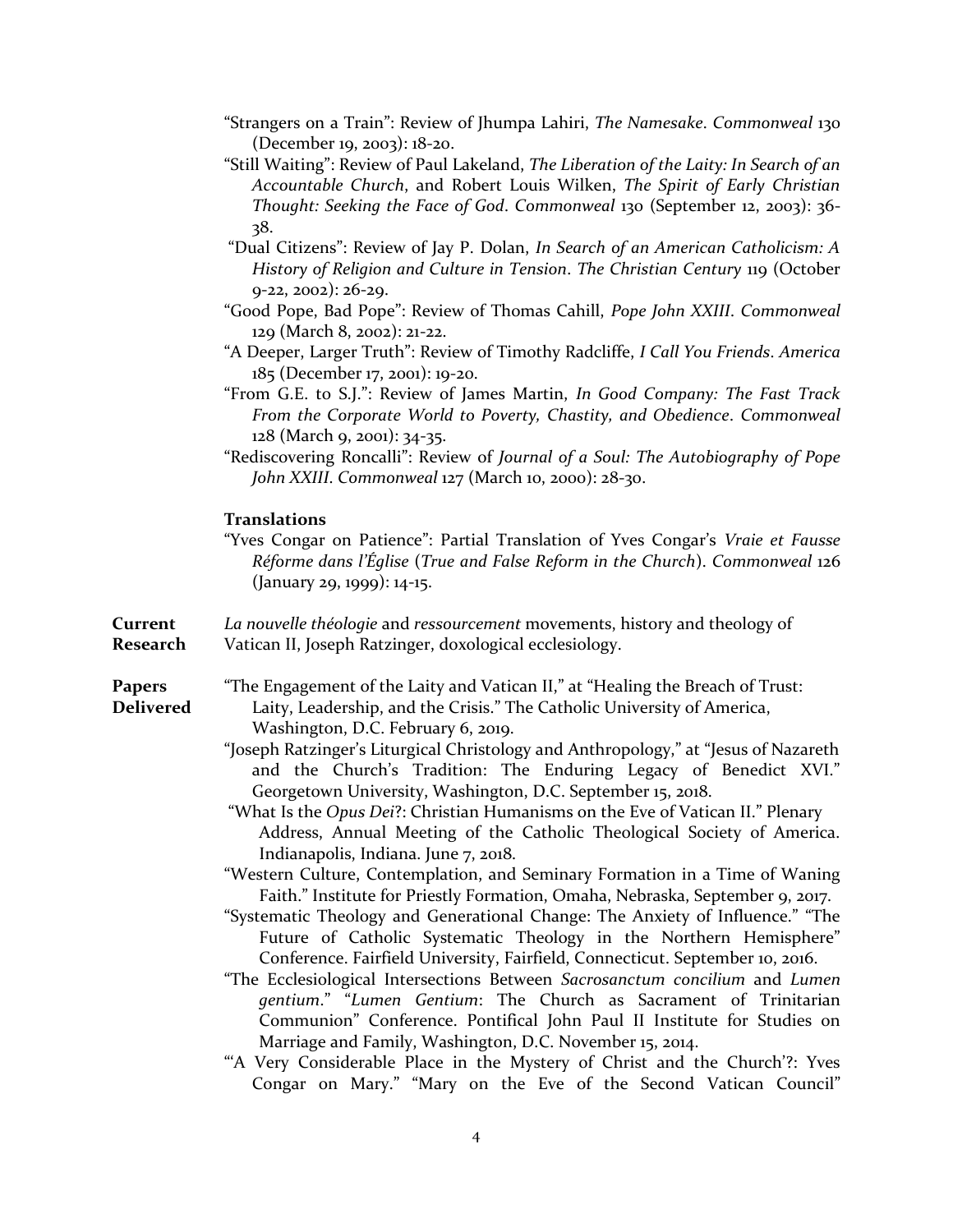Conference, Institute for Church Life, University of Notre Dame, Notre Dame, Indiana, October 8, 2013.

- "'I desire to be truly ecclesiastical': Henri de Lubac on Temptation, Conversion, and the Theologian." Annual Meeting of the Catholic Theological Society of America. Miami, Florida. June 7, 2013.
- "Yves Congar: Prophetic, Patient Reformer," Annual Meeting of the Catholic Theological Society of America. Cleveland, Ohio. June 11, 2010.
- "Highway to Hell, Stairway to Heaven?: Rock Music as Idol and Icon." Annual Meeting of the Catholic Theological Society of America. Halifax, Nova Scotia. June 6, 2009.
- "Ecclesiological Perspectives on the Issues Behind the Sexual-Abuse Crisis." Annual Meeting of the Catholic Theological Society of America. Los Angeles, California. June 8, 2007.
- "Athenians, I see how extremely religious you are in every way': Handing on the Faith to the 'New Athenians' in the American Catholic Church." "Handing on the Faith: Context, Content, and Communication" Conference, Sponsored by Boston College's *The Church in the Twenty-First Century Initiative*. Boston College, Chestnut Hill, Massachusetts. September 17-18, 2004 (co-authored with Deborah Wallace Ruddy).
- "Heroism, Hospitality, and Holiness: Shifting Generational Constructions of the Church-World Relationship." Annual Meeting of the Catholic Theological Society of America. New Orleans, Louisiana. June 8, 2002.
- "'Beloved Community': John Courtney Murray's Changing Visions of Catholicism and America." Annual Meeting of the College Theology Society. University of Portland, Portland, Oregon. June 3, 2001.
- "The Church Needs the 'Fleshly Earth': Jean-Marie Tillard's Theology of Catholicity and Inculturation." Annual Meeting of the American Academy of Religion. Nashville, Tennessee. November 21, 2000.
- "The 'Academic Captivity' of Theology in the American Catholic University." Annual Meeting of the American Maritain Association. University of Notre Dame, Notre Dame, Indiana. October 22, 2000.

## **Invited** "Healing the Breach of Trust: Laity, Leadership, and the Crisis." The Catholic **Conferences** University of America, Washington, D.C. February 6, 2019.

- "Jesus of Nazareth and the Church's Tradition: The Enduring Legacy of Benedict XVI." Georgetown University, Washington, D.C. September 15, 2018.
- "Western Culture, Contemplation, and Seminary Formation in a Time of Waning Faith." Institute for Priestly Formation, Omaha, Nebraska. September 8-10, 2017
- "Communion in the Early and Contemporary Churches." Tantur Ecumenical Center, Jerusalem, Israel. July 3-14, 2017.
- "The Future of Catholic Systematic Theology in the Northern Hemisphere." Fairfield University, Fairfield, Connecticut. September 9-11, 2016.
- "*Lumen Gentium*: The Church as Sacrament of Trinitarian Communion." Pontifical John Paul II Institute for Studies on Marriage and Family, Washington, D.C. November 14-15, 2014.
- "Catholic Ecclesiology for the Third Millennium." Boston College, Dover, Massachusetts. September 5-7, 2014.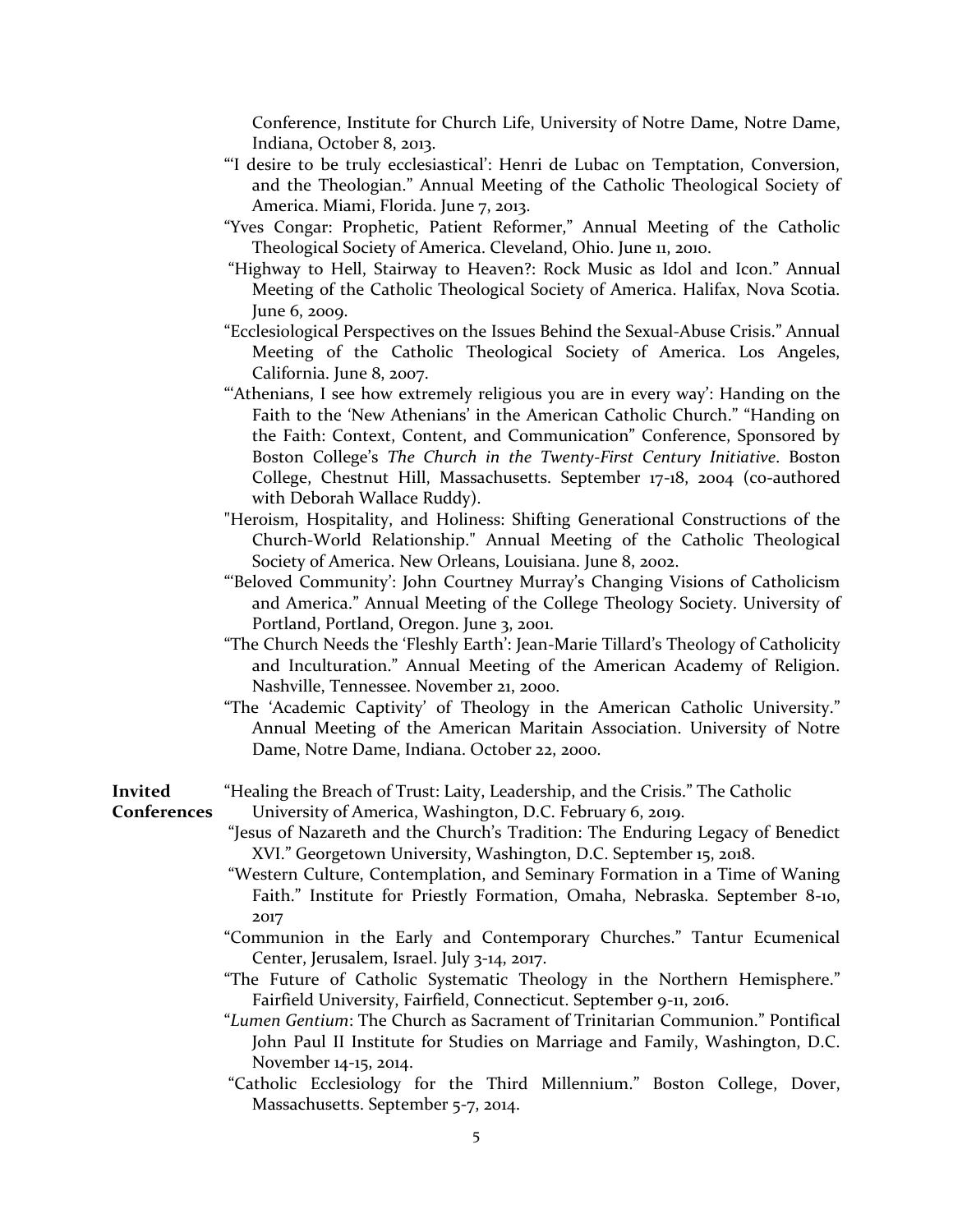- "Mary on the Eve of the Second Vatican Council." Institute for Church Life, University of Notre Dame, Notre Dame, Indiana. October 6-8, 2013.
- "Forms of Catholicity." Sponsored by the Center for World Catholicism and Intercultural Theology at DePaul University, Chicago, Illinois. January 16, 2009.
- Editorial Consultation on *History of the World Christian Movement, vol. 2*. Center of Theological Inquiry, Princeton, New Jersey. August 8-11, 2007.
- "Passing on the Faith Passing on the Church: U.S. Catholicism in a New Century." A Multi-Year Study sponsored by the Francis and Ann Curran Center for American Catholic Studies at Fordham University, Bronx, New York. 2005.
- "Handing on the Faith: Context, Content, and Communication." Sponsored by Boston College's *The Church in the Twenty-First Century Initiative*. Boston College, Chestnut Hill, Massachusetts. September 17-18, 2004.
- "What is the Wisdom of Catholic Sexual Teaching Needed Today?" Eighth Annual Cardinal Bernardin Conference, sponsored by the Catholic Common Ground Initiative. Marymount University, Arlington, Virginia. March 5-7, 2004.
- "Priesthood in Today's Church." Seventh Annual Cardinal Bernardin Conference, sponsored by the Catholic Common Ground Initiative. Oblate Renewal Center, San Antonio, Texas. February 28-March 2, 2003.
- "*Collegium*: A Colloquy on Faith and Intellectual Life." University of Portland, Portland, Oregon. June 15-22, 2001.
- "Young Adult Catholics: In the Church, For the World." Fifth Annual Cardinal Bernardin Conference, sponsored by the Catholic Common Ground Initiative. Mundelein Seminary, Mundelein, Illinois. March 9-11, 2001.
- "Young Catholics and Civic Engagement." Sponsored by the Commonweal Foundation and the Pew Charitable Trusts. Union Theological Seminary, New York, New York. January 26-28, 2001.
- "American Catholics in the Public Square." Sponsored by the Commonweal Foundation, Faith & Reason Institute, and the Pew Charitable Trusts. Union Theological Seminary, New York, New York. May 12-14, 2000.
- 
- **Invited** "'It ain't no sin to be glad you're alive': Praise in an Age of Agitation." Pentecost **Speaker** Lectures at Pluscarden Abbey, Pluscarden, Scotland, June 2-4, 2020.
	- "The Ecclesiology of Lent." Lenten Reflection Series, Basilica of the National Shrine of the Immaculate Conception, Washington, D.C., April 1, 2020.
	- "Let Us Pray?: The Liturgical Revolution of the 1960s." Aquinas Society of Cincinnati-St. Gertrude's Parish, Cincinnati, Ohio, October 9, 2018.
	- "'To praise you is the desire of man': Towards a Theology of Praise." Three conferences delivered to the monastic community at the Abbey of Gethsemani, Trappist, Kentucky, April 28-May 1, 2018.
	- "*Gaudium et spes*: Its Crafting and Legacy." Building Spiritual Bridges to the Community Lecture Series, Pontifical College Josephinum, Columbus, Ohio, February 8, 2017.
	- "'That the World May Believe': Christian Unity and Evangelization." Parish of St. Vincent Ferrer and St. Catherine of Siena, New York, New York, January 19, 2017.
	- "Living the Mission of Mercy Today." Diocese of Rockville Centre Pilgrimage to the Basilica of the National Shrine of the Immaculate Conception, Washington, D.C., September 24, 2016.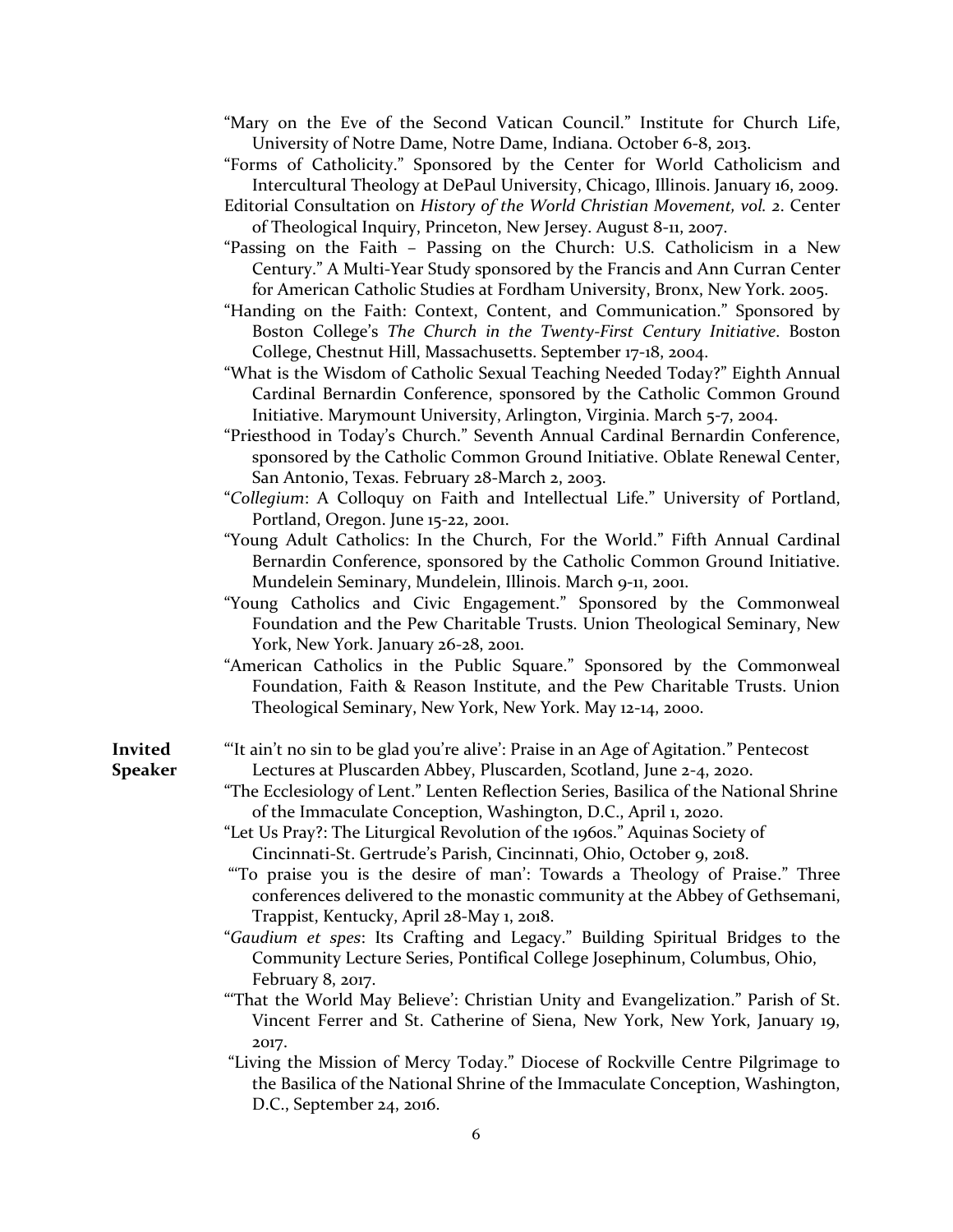- "Pope Francis and the Environment: Great Expectations and the New Encyclical." Earth Day Panel, The Catholic University of America, April 22, 2015.
- "Yves Congar and Hans Küng at Vatican II: Differing Paths of Church Reform." St. Anselm's Abbey, Washington, D.C., October 10, 2013.
- "The Year of Faith, Vatican II, and the New Evangelization." Redemptoris Mater Seminary, Hyattsville, Maryland, January 11, 2013.
- "Overview and Assessment of Vatican II." Diocese of Harrisburg Priests' Convocation, Hunt Valley, Maryland, October 22, 2012.
- "Vatican II and the Year of Faith." Diocese of Harrisburg Priests' Convocation, Hunt Valley, Maryland, October 22, 2012.
- "*Lumen gentium* and the Universal Call to Holiness." Downtown Washington Serra Club, St. Matthew's Cathedral, Washington, D.C., January 19, 2012.
- "Sect or Mustard Seed? Joseph Ratzinger/Benedict XVI on the Church as a 'Little Flock.'" Abbey of Gethsemani, Trappist, Kentucky. December 22, 2011.
- "The Ordained Priesthood." Abbey of Gethsemani, Trappist, Kentucky. April 2, 2011.
- "Yves Congar and Hans Küng: A Dialogue on Reforming the Church." Abbey of Gethsemani, Trappist, Kentucky. April 1, 2011.
- "Yves Congar and Hans Küng: A Dialogue on Reforming the Church." Vernon Robertson Lecture, Bellarmine University, Louisville, Kentucky. March 31, 2011.
- "Benedict XVI: Good Pope, Bad Pope?" Theology on Tap, University of St. Thomas. April 29, 2009.
- "Reflections on Pope Benedict XVI's Visit to the United States." Presentation to the "Engaging Truth" Discussion Series, sponsored by the Catholic Studies Department at the University of St. Thomas. April 29, 2008.
- "The Ecclesiology of Vatican II." Institute of Lay Ministry, Diocese of Winona, Minnesota. February 16, 2008.
- "Energy for Mission." Priests' Convocation for the Diocese of Brooklyn. Immaculate Conception Center, Douglaston, New York. April 19, 2007.
- "Yves Congar: Patient Reformer, Faithful Servant." Seton Hall University, South Orange, New Jersey. March 28, 2007.
- "The Exercise of the Papacy in the  $20<sup>th</sup>$  and  $21<sup>st</sup>$  Centuries." Church of St. Edward. Bloomington, Minnesota. October 9, 2005.
- "The Papal Conclave Selecting the Next Pope" University of St. Thomas. April 14, 2005.
- "Theology on Tap: John Paul II." University of St. Thomas. March 16, 2005.
- "Paul and the Philippians." Presentation to the "Reading the Bible Backwards" Adult Faith-Formation Series at St. Mark's Parish, St. Paul, Minnesota. October 17, 2004.
- "Should Communion Be Denied to Pro-Choice Catholic Politicians?" Presentation to the "Engaging Truth" Discussion Series, sponsored by the Catholic Studies Department at the University of St. Thomas. September 28, 2004.
- "The Unique Role of Christ?: *Dominus Iesus* and a Christian Response to World Religions." The Twenty-Fifth Annual Retreat of the Catholic and Lutheran Bishops of Minnesota. House of Prayer, Saint John's University, Collegeville, Minnesota. November 6-7, 2002.

**Courses** *The Catholic University of America*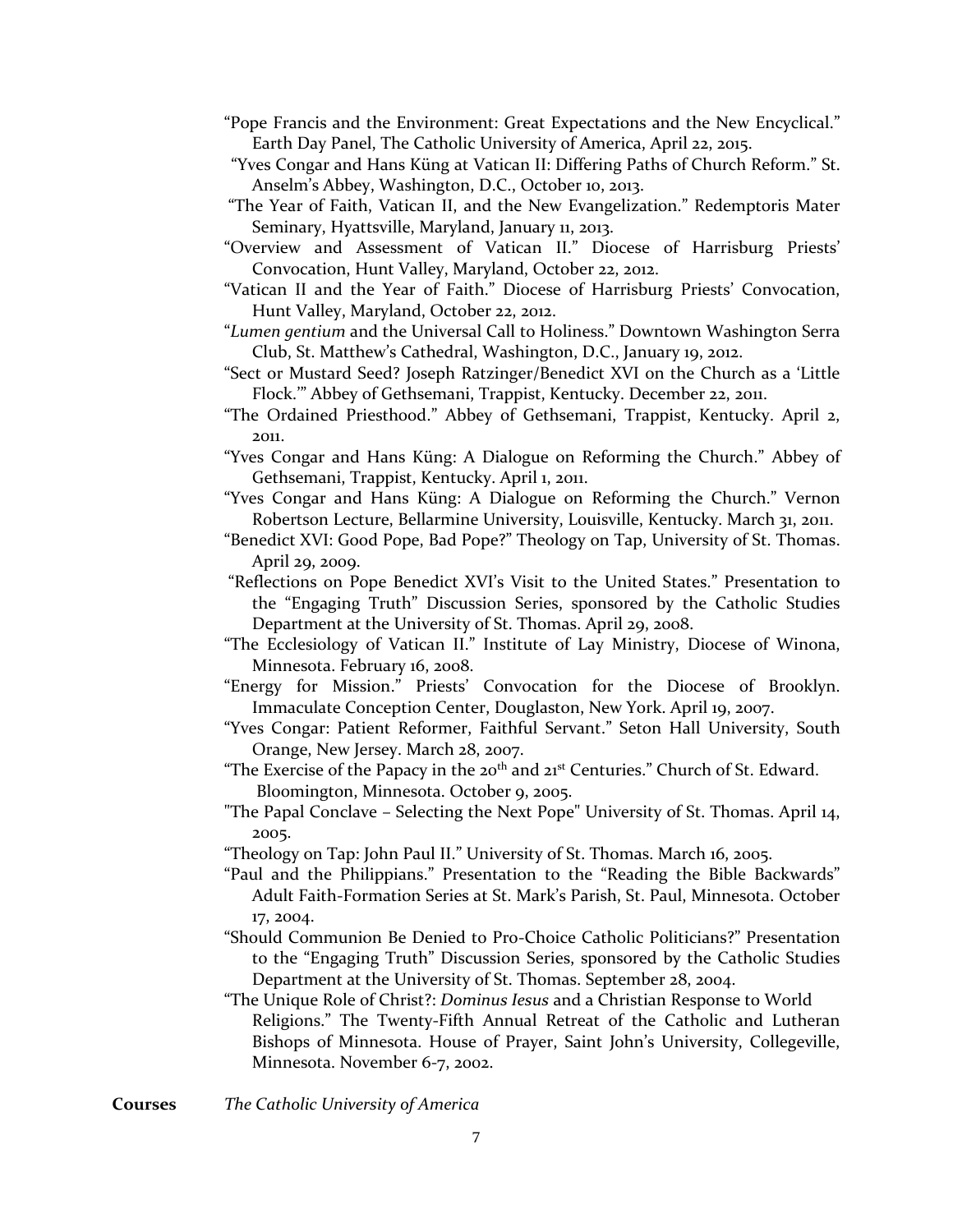| <b>Taught</b>                | "Enduring Questions in Catholic Theology" (TRS 261)<br>"Vatican II: Church in Council" (TRS 361)<br>"Christian Theology II" (TRS 466)<br>"Theology of the Church" (TRS 664A)<br>"The Church as Catholic and Global" (TRS 764D)<br>"The Theology of Joseph Ratzinger" (TRS 770R)<br>"Contemporary Problems in Ecclesiology" (TRS 862A)<br>"La nouvelle théologie" (TRS 868H)                                                                                                                                                                                                                                                                                                                                                                                                                                                                                                                                                                                                             |
|------------------------------|-----------------------------------------------------------------------------------------------------------------------------------------------------------------------------------------------------------------------------------------------------------------------------------------------------------------------------------------------------------------------------------------------------------------------------------------------------------------------------------------------------------------------------------------------------------------------------------------------------------------------------------------------------------------------------------------------------------------------------------------------------------------------------------------------------------------------------------------------------------------------------------------------------------------------------------------------------------------------------------------|
|                              | Archdiocese of Washington – Permanent Diaconate Formation<br>"Ecclesiology"                                                                                                                                                                                                                                                                                                                                                                                                                                                                                                                                                                                                                                                                                                                                                                                                                                                                                                             |
|                              | University of St. Thomas<br>"The Christian Theological Tradition" (Theology 101)<br>"Christian Belief: Ancient and Contemporary" (Theology 200)<br>"Second Vatican Council" (Theology 302)<br>"Christian Marriage" (Theology 315)<br>"Church and Sacramentality" (Theology 323)<br>"Person and Mission of Jesus" (Theology 373)                                                                                                                                                                                                                                                                                                                                                                                                                                                                                                                                                                                                                                                         |
|                              | Saint John's University and the College of Saint Benedict<br>"The Christian Tradition" (Theology 180)<br>"Thinking Theologically: Introduction to Systematic Theology" (Theology 322)<br>"Person of Christ" (Theology 325)<br>"Ecclesiology" (Graduate Theology 408)                                                                                                                                                                                                                                                                                                                                                                                                                                                                                                                                                                                                                                                                                                                    |
| <b>Honors</b>                | Award of Merit (Second Place) - Theological or Scholarly Article for "In Defense of<br>Desire: The Theology of James Alison." 2009 Associated Church Press Awards.<br>MAXI-Grant, University of St. Thomas, Fall 2008 (Two-course release for<br>research).<br>Third Place - Pastoral Ministry for Tested in Every Way. 2007 Catholic Press<br>Association Awards.<br>Honorable Mention - Theology for The Local Church. 2007 Catholic Press<br>Association Awards.<br>Honorable Mention - Professional Books for Tested in Every Way. 2007 Catholic<br>Press Association Awards.<br>Member-in-Residence, Center of Theological Inquiry, Princeton, New Jersey,<br>August, 2006-July, 2007.<br>University of Notre Dame Dissertation Fellowship, 1999-2000, 2000-01.<br>Best Graduate Student Paper, American Maritain Association, 2000.<br>University of Notre Dame Summer Dissertation Fellowship, 2000.<br>University of Notre Dame Graduate Fellowship, 1996-97, 1997-98, 1998-99. |
| <b>Societies</b>             | <b>Professional</b> Academy of Catholic Theology, 2014-Present<br>Catholic Theological Society of America, 2000-Present                                                                                                                                                                                                                                                                                                                                                                                                                                                                                                                                                                                                                                                                                                                                                                                                                                                                 |
| University<br><b>Service</b> | The Catholic University of America                                                                                                                                                                                                                                                                                                                                                                                                                                                                                                                                                                                                                                                                                                                                                                                                                                                                                                                                                      |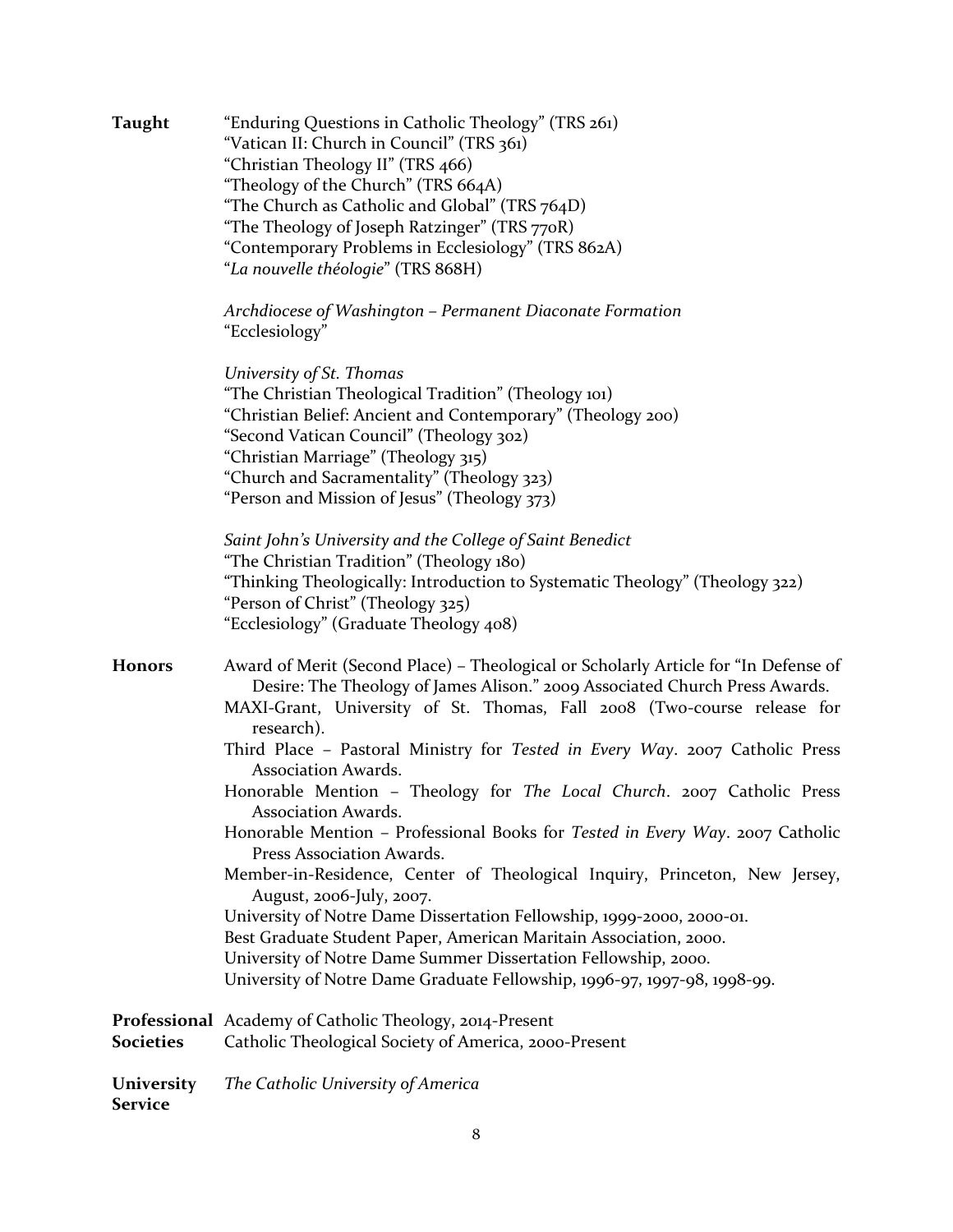| STRS Committee on Appointments and Promotions, 2018-Present (Member, 2019-<br>2022; Alternate, 2018-2019)<br>STRS Undergraduate Committee, 2018-Present<br>STRS Systematics Faculty Search Committee, 2018-2019<br>Coordinator, "Land O'Lakes at Fifty" Conference. November 10, 2017. |  |
|----------------------------------------------------------------------------------------------------------------------------------------------------------------------------------------------------------------------------------------------------------------------------------------|--|
|                                                                                                                                                                                                                                                                                        |  |
|                                                                                                                                                                                                                                                                                        |  |
|                                                                                                                                                                                                                                                                                        |  |
|                                                                                                                                                                                                                                                                                        |  |
| General Education Curriculum Committee, 2016-2017                                                                                                                                                                                                                                      |  |
| Undergraduate Board, 2016-Present                                                                                                                                                                                                                                                      |  |
| STRS Advanced Degrees Committee, 2016-2018                                                                                                                                                                                                                                             |  |
| STRS Ph.D. Proposal Committee, 2016-2017                                                                                                                                                                                                                                               |  |
| Ad hoc Committee on Women Faculty, 2015-                                                                                                                                                                                                                                               |  |
| Co-Coordinator (with Robert Miller), "Hearing and Proclaiming the Word of God':                                                                                                                                                                                                        |  |
| Dei verbum at 50" Conference. November 6, 2015.                                                                                                                                                                                                                                        |  |
| STRS Lecture and Visiting Scholar Committee, 2014-2016 (Chair), 2017-2018                                                                                                                                                                                                              |  |
| STRS Ph.D. Committee, 2012-2013, 2014-2016 (Chair, 2015-2016)                                                                                                                                                                                                                          |  |
| STRS Library Committee, 2012-2015                                                                                                                                                                                                                                                      |  |
| STRS Graduate Language Examination Preparation and Grading (French and                                                                                                                                                                                                                 |  |
| Italian), 2009-Present                                                                                                                                                                                                                                                                 |  |
| STRS Decanal Search Committee, 2011-2012                                                                                                                                                                                                                                               |  |
| STRS B.A. Degree Committee, 2010-2011                                                                                                                                                                                                                                                  |  |
| STRS Ecclesiastical Degrees Committee, 2009-2010                                                                                                                                                                                                                                       |  |
| University of St. Thomas                                                                                                                                                                                                                                                               |  |
| Theology Departmental Assessment Committee, 2004-2007                                                                                                                                                                                                                                  |  |
| Theology 101 Placement Advisor, 2004-2007                                                                                                                                                                                                                                              |  |
| Advisor to First-Year Students, 2004-2005, 2007-2008, 2008-2009                                                                                                                                                                                                                        |  |
| Saint John's University and the College of Saint Benedict                                                                                                                                                                                                                              |  |
| Committee on Revision of Theology Major, 2002-2003                                                                                                                                                                                                                                     |  |
| Chair, Subcommittee to Develop Major Core Course in Systematic Theology, 2002-<br>2003                                                                                                                                                                                                 |  |
| <b>Ecclesial</b><br>Archdiocese of Washington Theological Commission, 2016-Present                                                                                                                                                                                                     |  |
| <b>Service</b><br>United States Reformed-Catholic (USCCB) Dialogue, 2013-2018                                                                                                                                                                                                          |  |
| Field Representative to the Faith and Order Commission of National Council of                                                                                                                                                                                                          |  |
| Churches, Secretariat for Ecumenical and Interreligious Affairs, United States                                                                                                                                                                                                         |  |
| Conference of Catholic Bishops, 2005-2012                                                                                                                                                                                                                                              |  |
| Theological Consultant, Subcommittee on Lay Ministry, United States Conference<br>of Catholic Bishops, 2003-2005                                                                                                                                                                       |  |
| Commission on Ecumenism and Interreligious Affairs, Archdiocese of Saint Paul                                                                                                                                                                                                          |  |
| and Minneapolis, 2003-2009                                                                                                                                                                                                                                                             |  |
| Theological Consultant, Bishop Ricardo Ramírez, Diocese of Las Cruces, New<br>Mexico, 2005.                                                                                                                                                                                            |  |
| <b>Professional</b> Administrative Team, "Theological Diversity" Interest Group, Catholic Theological                                                                                                                                                                                  |  |
| <b>Service</b><br>Society of America, 2015-2019                                                                                                                                                                                                                                        |  |
| Administrative Team, "Receiving Vatican II" Interest Group, Catholic Theological<br>Society of America, 2011-2014                                                                                                                                                                      |  |